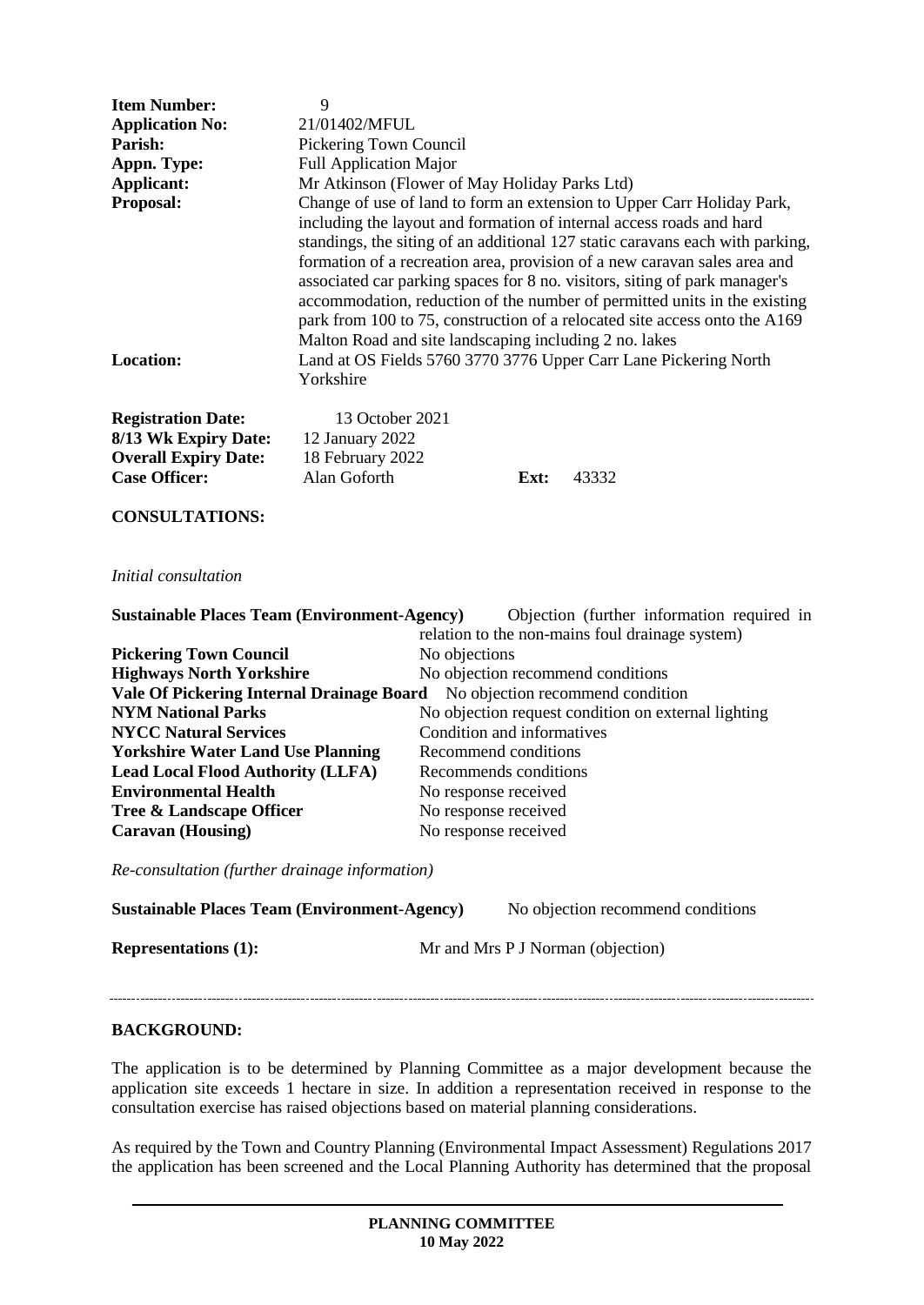does not constitute EIA development and need not be accompanied by an Environmental Statement.

# **SITE:**

The application site amounts to approximately 6.8 hectares of land immediately to the north and east of the Upper Carr Holiday Park. The site is within the open countryside approximately 1.5 miles south of Pickering and 7 miles north of Malton.

Upper Carr Holiday Park provides static units for owners with consent for the siting of up to 100 units and this proposal would form an extension to the existing park.

The application site is bounded by the A169 Malton Road to west, agricultural land to the north and east and the existing holiday park and Upper Carr Lane to the south. The site is broadly flat agricultural land (majority being classified as Grade 4 poor quality agricultural land) with boundaries on all sides comprising hedgerows and hedgerow trees.

Access to the existing holiday park is currently gained off the A169 then via Upper Carr Lane on the southern side of the park. Access to the application site can be gained via a field gate in the western boundary providing access off the A169 or via Upper Carr Lane through the existing park.

Land use within the area is predominately for agricultural or tourism/holiday purposes interspersed with sporadic residential development. The Black Bull Caravan Park is immediately to the west of the application site on the opposite side of the A169 and Pickering Lodges is located immediately to the south of Upper Carr Lane. It is also noted that the Ryedale Exhibition and Leisure Village to the west of the application site on the opposite side of the A169 was granted planning permission in 2013 for 133 lodges and associated facilities which is subject to lawful commencement but not yet completed. Flamingo Land theme park, zoo and resort is located some 3km to the south west. The residential receptors nearest the application site comprise Lilac Cottage to the west; Brookside House to the south west and Willow Dene to the south.

There are a number of land drains, watercourses and becks in the area and the majority of the application site is within Flood Zone 3. Pickering Beck is approximately 1.3km to the west of the application site. Beyond the eastern boundary of the application site lies Outgang Drain, an ordinary watercourse managed by the Vale of Pickering Internal Drainage Board. There is a pond 10 metres north of the application site boundary and two other ponds are located within 150 metres of the application site.

There are no national or local nature conservation, heritage or landscape designations associated with the site. The boundary of the National Park is approximately 1.5km to the north east of the site.

# **HISTORY:**

The planning history relevant to the application site is as follows:

21/00871/MFUL- Change of use of agricultural land to form an extension to Upper Carr Holiday Park, including the layout and formation of internal access roads and hard standings to allow the siting of an additional 127 static caravans, formation of a 0.82 hectare recreation area, revisions to the layout of the existing Upper Carr Holiday Park to provide a new caravan sales area and associated car parking spaces for 8 no. visitors, reduction in the number of permitted units from 88no. to 57no. formation of a relocated access onto Carr Lane and site landscaping including 2 no. lakes. WITHDRAWN 13.10.2021.

*N.B. The application was subject to an objection from the Local Highway Authority due to unacceptable visibility at the existing access. The application was withdrawn to allow the applicant to reconsider the proposed access arrangements and liaise with the Local Highway Authority in relation to a revised proposal.* 

The planning history associated with the existing Upper Carr Holiday Park dates back to the 1970's. Permission was first granted in 1973 for 60 caravans. This was increased to 100 in 1976. Numerous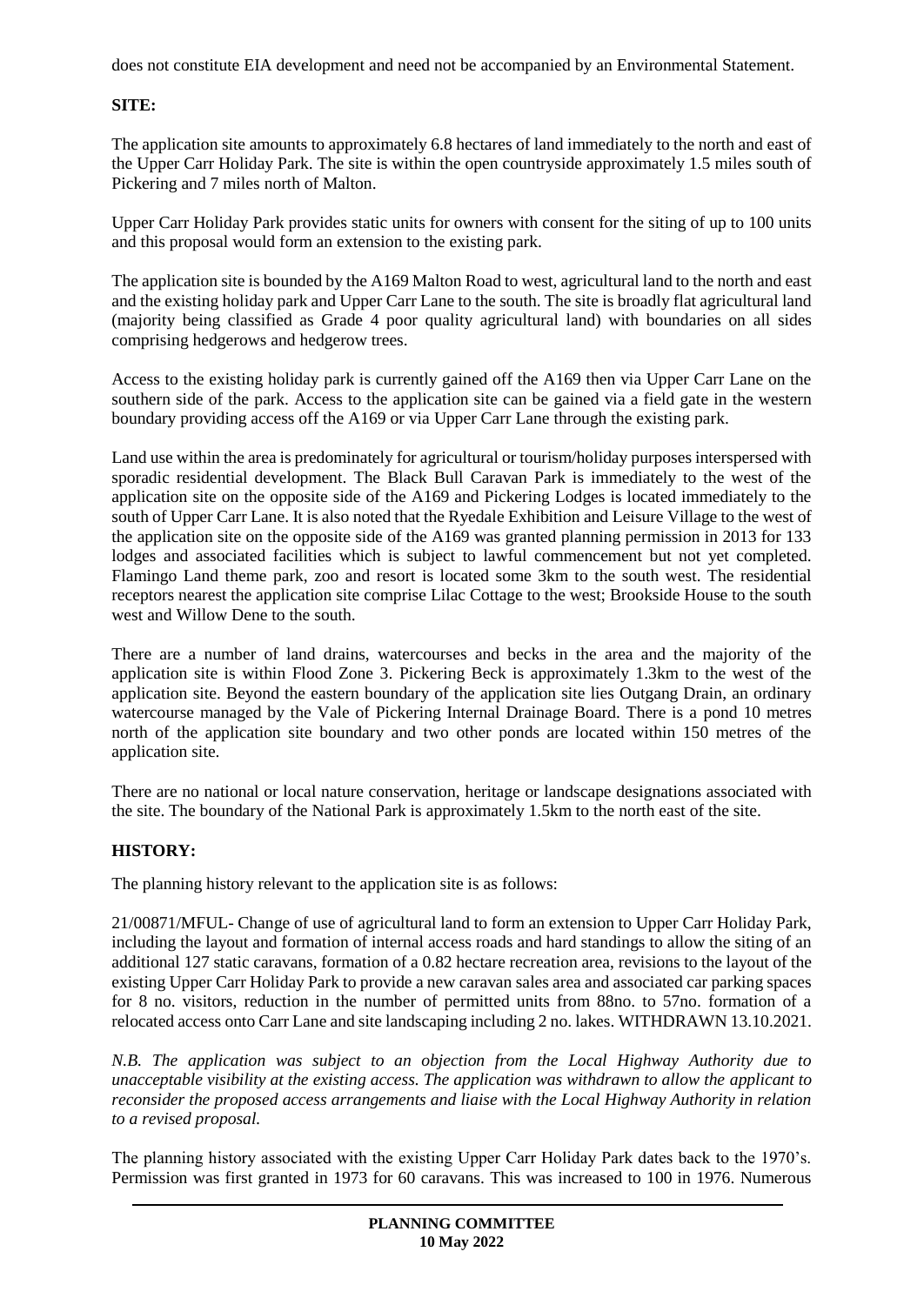permissions have been granted over the years but with no increase in the overall figure of 100 units. In the last 20 years the site has primarily provided for static caravans.

# **PROPOSAL:**

Planning permission is sought for the change of use of land to form an extension to Upper Carr Holiday Park, including the layout and formation of internal access roads and hard standings, the siting of an additional 127 static caravans each with parking, formation of a recreation area, provision of a new caravan sales area and associated car parking spaces for 8 no. visitors, siting of park manager's accommodation, reduction of the number of permitted units in the existing park from 100 to 75, construction of a relocated site access onto the A169 Malton Road and site landscaping including 2 no. lakes.

The proposed development comprises the following:-

- Construction of a new junction in the north west site boundary to provide access onto the A169 Malton Road;
- Change of use of agricultural land to the north and east of the existing park to form an extension to the existing Upper Carr Holiday Park;
- Formation of 127 new concrete bases for the siting of static caravans (37no. in northern extension and 90no. in the eastern extension);
- Formation of new internal access roads (4.5m wide);
- The formation of a permeable blockwork surfaced car parking bays;
- Formation of two new waterbodies in the eastern extension of the park:
- Creation of a recreation area on the western side of the northern extension;
- Installation of new drains to facilitate the management of surface water;
- Installation of Klargester Biodisc BM or similar specification package water treatment plant for the management of foul water;
- Provision of new landscape planting within the application site and along the site perimeter;
- Establishment of a caravan sales area adjacent to the northern boundary including the provision of a small sales office measuring 4.4 metres in length by 3.4 metres in width with external decking to entrance;
- Siting of warden's accommodation comprising single storey lodge measuring 12.8 metres in length by 6.1 metres in width with external patio area in the north west of the site.
- Reduction in the number of holiday homes provided in the existing holiday park from the currently permitted 100 to 75; and
- Cessation of use of the existing caravan park access off Upper Carr Lane for all but emergency use.

As a result of the proposed reduction in the number of units within the existing site the proposed development would result in a net gain of 102 static units (202 units across the whole holiday park). No touring or camping pitches are to be provided.

Each static unit within the application site would be single storey with dimensions of 12.4 metres in length by 4.9 metres in width with external decking. Externally the units would be clad in muted colours. There would be 7 metres spacing between each unit and each unit would be set back 4 metres from the internal access road.

The planning application is accompanied by a Planning Statement; Transport Statement (& Supplementary Transport Note); Flood Risk Assessment and Drainage Assessment; Flood Evacuation Management Plan; Landscape and Visual Impact Assessment; and Ecological Appraisal.

## **POLICIES:**

Under Section 38(6) of the Planning and Compulsory Purchase Act 2004 planning authorities are required to determine each planning application in accordance with the planning policies that comprise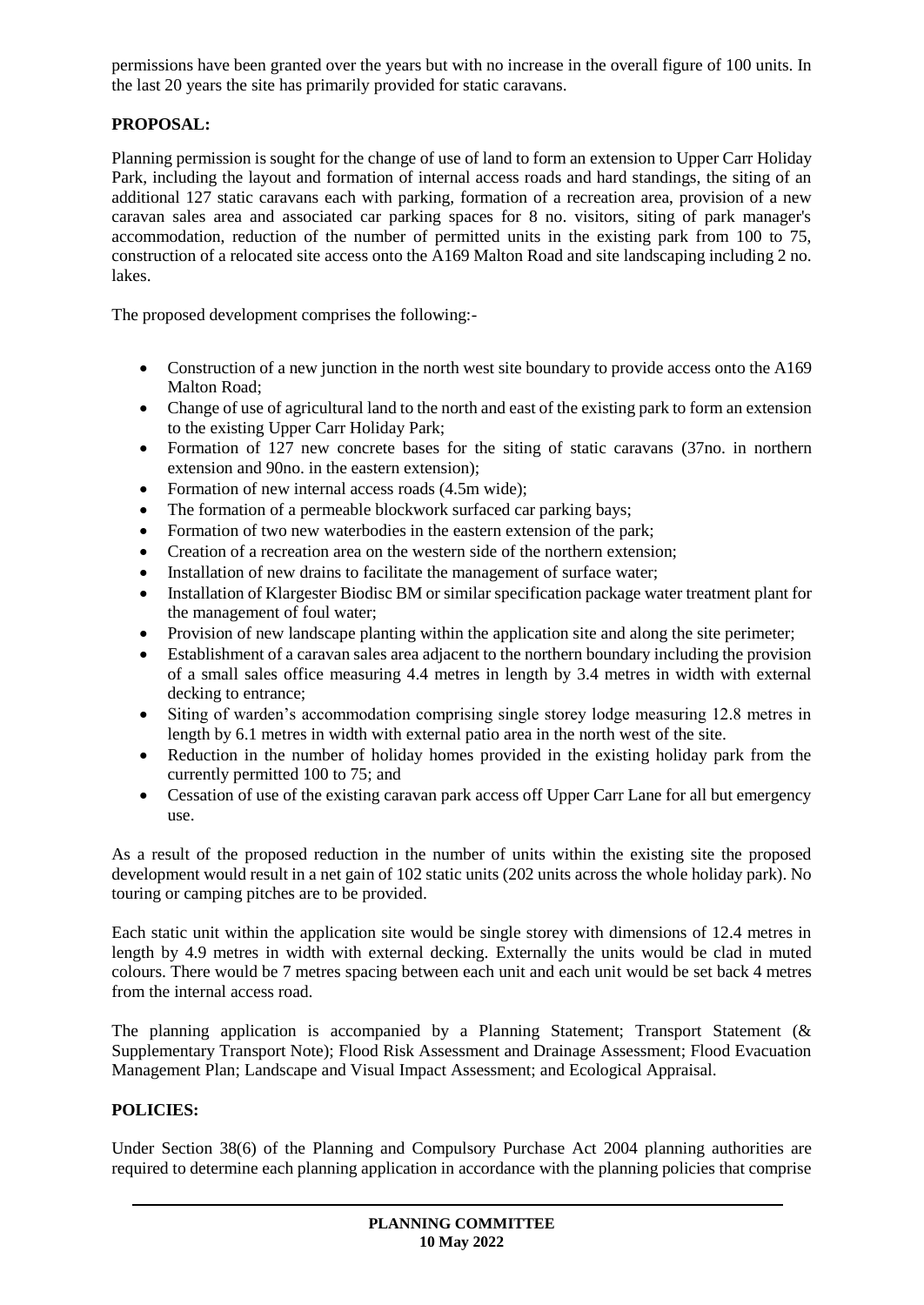the Development Plan unless material considerations indicate otherwise. The Development Plan for the determination of this particular application comprises the following:

• The Ryedale Plan- Local Plan Strategy (2013)

### The Ryedale Plan - Local Plan Strategy (2013)

Local Plan Strategy -Policy SP1 General Location of Development and Settlement Hierarchy Local Plan Strategy - Policy SP8 Tourism Local Plan Strategy - Policy SP13 Landscapes Local Plan Strategy - Policy SP14 Biodiversity Local Plan Strategy - Policy SP16 Design Local Plan Strategy - Policy SP17 Managing Air Quality, Land and Water Resources Local Plan Strategy - Policy SP19 Presumption in Favour of Sustainable Development Local Plan Strategy - Policy SP20 Generic Development Management Issues Local Plan Strategy - Policy SP21 Occupancy Restrictions

Material Considerations

National Planning Policy Framework (NPPF) National Planning Practice Guidance (PPG)

## **REPRESENTATIONS:**

The LPA has received one representation from the occupants of Lilac Cottage, Malton Road, Pickering. The representation states the following:

### *"Traffic generation*

*Lilac Cottage is only a few metres from the edge of the A169 and has bedroom windows that face directly onto the proposed entrance this is going to cause problems with noise of accelerating vehicles and headlights particularly during the hours of darkness in the late evening the lights will flash across the full width of our property.*

### *Highway safety*

*The A169 is already an extremely busy and dangerous road particularly during the weekends, the addition of another tee junction is only going to increase the risk of accidents on this stretch where we already have junctions in to Upper Carr lane and the Black Bull holiday park. Our particular concern is that any vehicle having to take avoiding action to miss a vehicle pulling out unexpectedly could potentially end up coming in to our property.*

*There will also be a significant increase in the number of pedestrians crossing to access the footpath to the Black Bull pub or walk in to Pickering, crossing this road can be quite difficult during busy periods from our observations pedestrians often don't realise how close they have been to getting hit by a car when they cross".*

### **APPRAISAL:**

### Principle of development

Policy SP1 states that development in the open countryside will be restricted to that which is necessary to support a sustainable, vibrant and healthy rural economy and communities. Tourist-orientated schemes are a form of development which could be considered to be necessary to support the above policy objective. At the national level paragraph 84 of the NPPF supports a prosperous rural economy and states that planning decisions should, inter alia, enable *"sustainable rural tourism and leisure developments which respect the character of the countryside".*

Tourism makes a significant contribution to the local economy and local planning policy (Policy SP8) seeks to develop tourism in a sustainable way which does not undermine some of the very special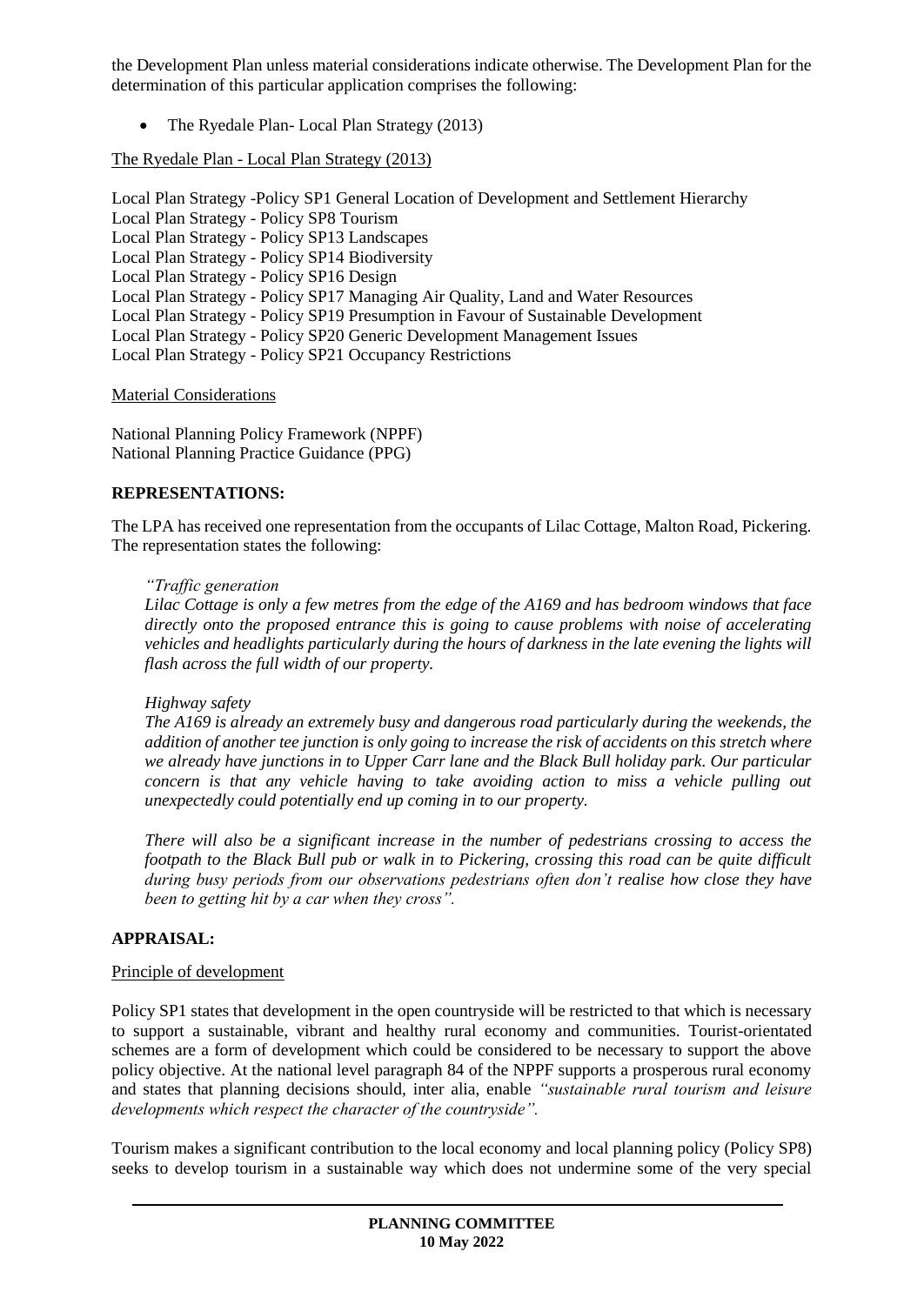qualities that visitors come to enjoy and experience. Policy SP8 supports tourist accommodation in the wider open countryside that, inter alia, involves *"New touring caravan and camping sites and static caravan and chalet self-catering accommodation and extensions to existing facilities that can be accommodated without an unacceptable visual intrusion and impact on the character of the locality".*

The site is in relatively close proximity to the scenic landscapes of northern Ryedale and the type of accommodation proposed would contribute to the range and choice of tourist accommodation available to visitors to the District.

Local policy provides support in principle for sustainable tourist accommodation where the scale, nature of activity and visual intrusion can be accommodated, for example, in terms of the character and sensitivities of the locality, wider landscape and the road network.

The proposed development relates to an extension to an existing and established site and is considered acceptable in principle subject to consideration of the landscape and visual impact, highways safety, flood risk, local amenity, biodiversity and occupancy restrictions. The caravan sales is considered to be ancillary to the holiday park business and the manager's accommodation is appropriate for a park of this size subject to occupancy being tied to the holiday park business.

### Landscape and visual impact

The site is located within the open countryside. Policy SP20 requires new development to respect the character and context of immediate locality and the wider landscape character and to ensure the proposed uses are compatible with the ambience of the surrounding locality. In addition, Policy SP8 requires that new or extended caravan sites do not give rise to unacceptable visual intrusion or adverse impacts upon the character of the locality.

The existing holiday park has consent for 100 units but as part of this proposal will be limited to 75 units as shown outlined in blue on the proposed site plan. The application site is a substantial extension to the existing park into the fields to the north and east of the site and allows for 127 static units.

The application is accompanied by a Landscape and Visual Impact Assessment which considers the likely effects of the proposed development on both the landscape and visual receptors. There are no landscape designations associated with the site.

The Vale of Pickering has some expansive open views despite the low lying topography. The existing site is relatively well screened by mature hedges and hedgerow tree planting, which act as a partial screen for the static caravans and soften long distance views of the site.

The land use in the locality is predominately agricultural but with relatively large scale tourist/holiday parks nearby. There are no public rights of way immediate to the site or residential receptors with direct, uninterrupted views of the site. There will are fleeting views of the extension site from the A169 and this would continue to be the case but to a lesser extent with regards to the north western part of the extension site. The north western part of the extension site incorporate a buffer from the road which includes the landscaped recreational space and sales area and as a result the static units would be enclosed by planting on the western side and in excess of 100 metres from the public highway.

The proposed site layout is not overly regimented and the individual units are arranged with an appropriate density and spacing. The proposal confirms a muted colour scheme for the exterior cladding of the units which will be controlled by details approved by condition. The careful selection of a mixed palette of muted colours for the cladding would minimise uniformity and assist in screening out the lighter coloured units situated within the existing holiday park particularly when viewed from the north. The mitigation also includes additional tree planting, additional hedgerow planting and management of existing hedgerows which combined with a sympathetic colour scheme for the static units would assist in integrating the proposed development into the surrounding landscape.

It is considered that the site design provides scope for a comprehensive scheme of landscaping based on indigenous species of sufficient density to reduce the visibility of the static caravans. A condition shall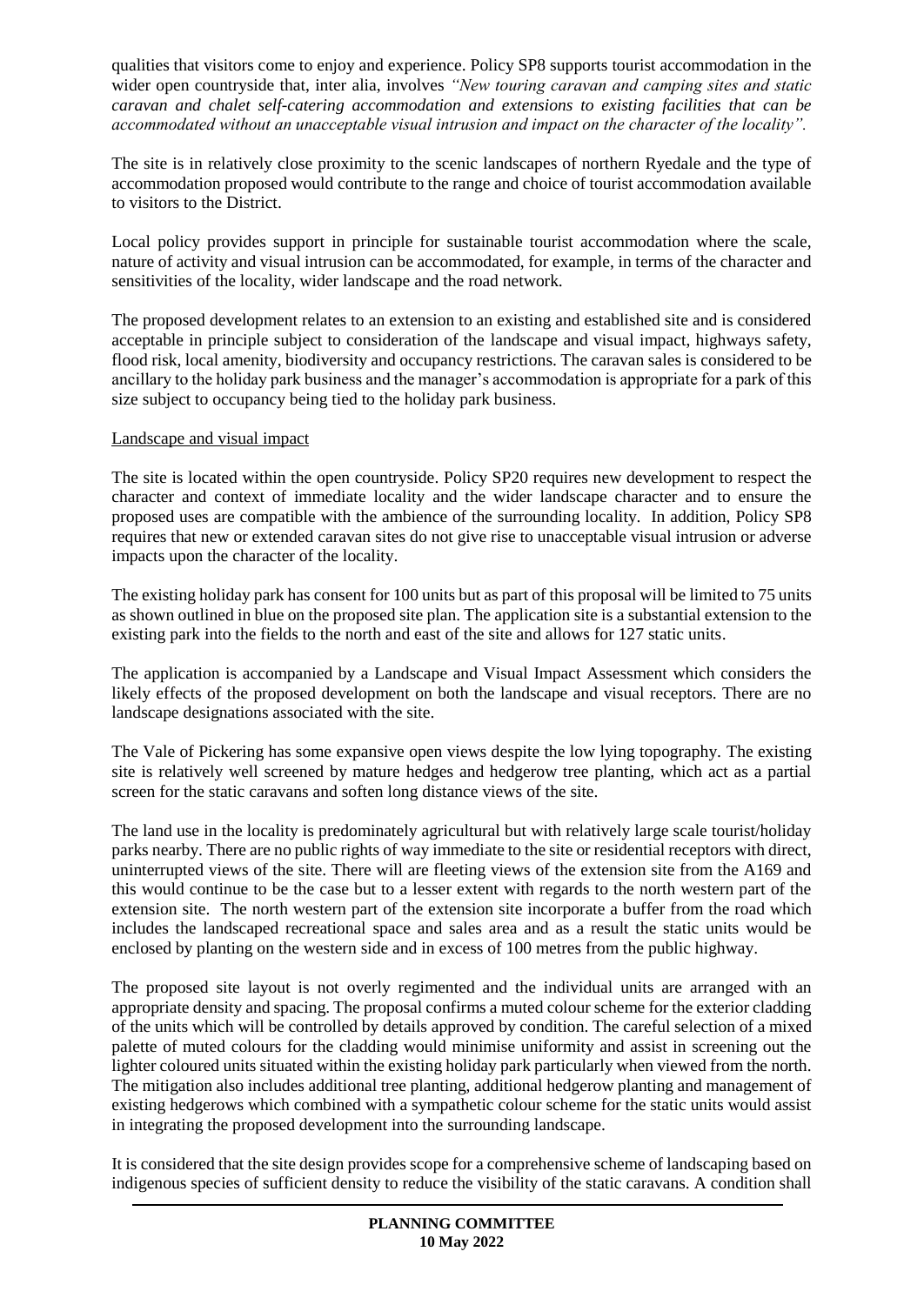secure a detailed scheme of landscaping.

The North York Moors NPA does not raise any concern in relation to any impact on the setting of the National Park and a condition shall be applied to control external lighting in the interest of reducing light pollution.

The LVIA finds that development would result in a low magnitude of change on local landscape character and therefore give rise to an overall minor level of adverse landscape effect. The visual impact would range from moderate adverse to negligible with greater impacts immediately after the completion of construction which would be lessen as planting establishes over 5-10 years reducing impacts to a range from negligible to minor beneficial.

Taking account of the existing land use in the area and existing and proposed planting the extended site will not be overly prominent or incongruous within the local landscape. The proposed use of the land would not interrupt any key views or erode the appearance of the area to an unacceptable degree and it is considered an appropriate and compatible land use in landscape and visual terms. The proposed development would not result in any landscape harm or visual intrusion and would not conflict with the aims of Policies SP8, SP13, SP16 and SP20.

# Highways impact

Policy SP20 seeks to ensure that new development does not have a detrimental impact on road safety.

The proposal involves a net increase of 102 static caravans on the site overall with site access via the A169 Malton. The A169 Malton Road is a strategically important principle road, connecting Malton and Pickering carrying some 13,000 vehicles per day of which approximately 15% are Heavy Goods Vehicles. The A169 is a two way single carriageway subject to a 60mph speed limit. The representation from the local resident has cited highway safety as a concern.

The earlier application (see planning history) proposed that access for the extended Holiday Park would continue to be via the existing Upper Carr Lane/A169 junction. However, in light of the volume and speed of traffic on the A169 and the proposed intensification of use of the existing access it was deemed that the visibility to the south was unsatisfactory and the proposal was unacceptable in terms of highway safety. The application was withdrawn in order to address the objection from the Local Highway Authority.

The current planning application is accompanied by a Transport Statement and Supplementary Transport Note and the applicant's assessment involved analysis of collision data and results of a speed survey. The revised application proposes that the whole holiday park as extended is served by a new site access located directly onto the A169 Malton Road, with the existing vehicular access off Upper Carr Lane being closed off to holiday park traffic except for emergency access.

The applicant's Transport Statement considers potential trip generation of the additional caravans. It states that the proposal would generate an additional nine two-way vehicle trips during the AM peak hour and up to 29 additional two-way vehicle movements during the PM peak hour and over the day some new 280 trips. The highways officer acknowledges that this would be a significant increase in traffic generation compared to the current site although it is accepted that traffic flows for holiday accommodation are seasonal and there is likely to be reduced occupation at certain times of the year with a corresponding reduction in traffic generation.

The applicant has demonstrated that appropriate visibility splays onto the A169 would be available at the location proposed for the new site access. The applicant has also undertaken a capacity check on the proposed new site access and demonstrated this would operate well within capacity with the new development traffic. It is also noted that the site will not generate touring caravan movements.

The highways officer recommends that provision is made for pedestrians to continue to access the site via Upper Carr Lane allowing a route to and from the existing bus stops on the A169 to the south of the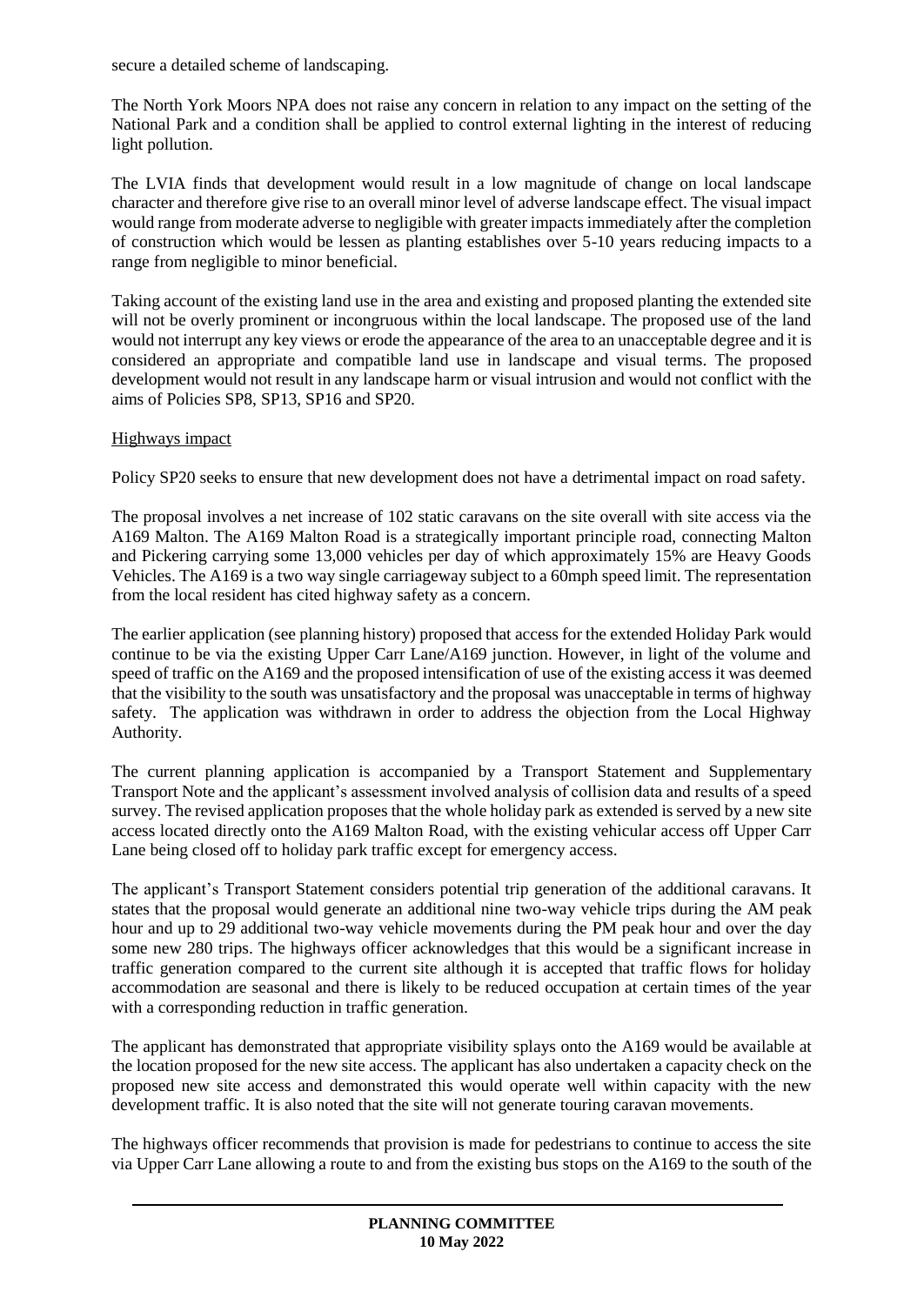development site. Alternatively a new footway could be provided along the southbound verge of the A169 from the new site access that connects to the bus stops.

There are no Local Highway Authority objections to the proposed development subject to conditions being imposed in relation to the formation of the new access; creation and maintenance of visibility splays; off-site highway mitigation measures (pedestrian route, removal of layby, closure of park access off Upper Carr Lane & warning signage); provision of parking and turning areas; a travel plan; and construction management plan.

It is considered that, taking account of anticipated traffic movements associated with the proposed development and proposed access and visibility, subject to the recommended highways conditions the proposed development would not give rise to a materially significant adverse impact on highway safety either individually or cumulatively and there would be no conflict with Policy SP20.

It is also considered that sustainable modes of transport are available in close proximity to the site in terms of the network of Public Rights of Way and proximity to nearby bus stops with regular stops during weekdays and weekends.

### Flood Risk and Drainage

The majority of the application site is within Flood Zone 3 (High Risk). The recreational area proposed to be created within the western side of the site is in Flood Zone 1 (Low Risk). The application is accompanied by a Flood Risk Assessment (FRA). The proposal is classified as a 'more vulnerable' use.

The applicant's FRA is based on detailed information provided by the Environment Agency which indicates flood waters up to  $0.342$ m depth and  $0.386$ m/s velocities during the 1 in 100 year  $+20\%$ climate change scenario (1% AEP). This is isolated to the western and southern areas of the application site.

The FRA recommends that all finished floor levels are sited approximately 600mm above ground level and all static caravans are securely tethered to the ground. The inherent design of static caravans allows for this but it shall be secured by condition for completeness.

The existing holiday park is a largely within Flood Zone 3 and currently operates in accordance with a flood evacuation and management plan which will be carried over to the extension site. A condition shall be imposed to require the site is operated in accordance with an up to date flood evacuation and management plan at all times.

The FRA identifies that the proposed development would result in the loss of approximately 2 hectares of land that is currently wholly permeable, to be replaced by internal access roads which would be impermeable and hard standings which would be semi-permeable.

The conclusion of the FRA is that no particular source of flooding has been identified as a risk to the site and the proposed development would not increase the risk of flooding elsewhere subject to incorporating the abovementioned mitigation and a suitable surface water management strategy.

The applicant's Drainage Assessment calculates that the greenfield run off rate should be restricted to 8.2l/s (with flow control device) with a required surface water storage volume calculated as being 594 cubic metres. Soakaway testing has proved the site to be suitable for partial infiltration with a restricted discharge to the existing watercourse. The proposed roads within the site would have a 300mm layer of Type 3 voided stone beneath the sub-base to provide 680 cubic metres of storage and allow partial infiltration of surface water. In addition trenches would run adjacent to the new roads to collect surface water run off with discharge to the drain to the south of the site.

The LLFA state that the submitted documents demonstrate a reasonable approach to the management of surface water on the site and there are no objections from the Environment Agency, Yorkshire Water or the IDB subject to standard conditions.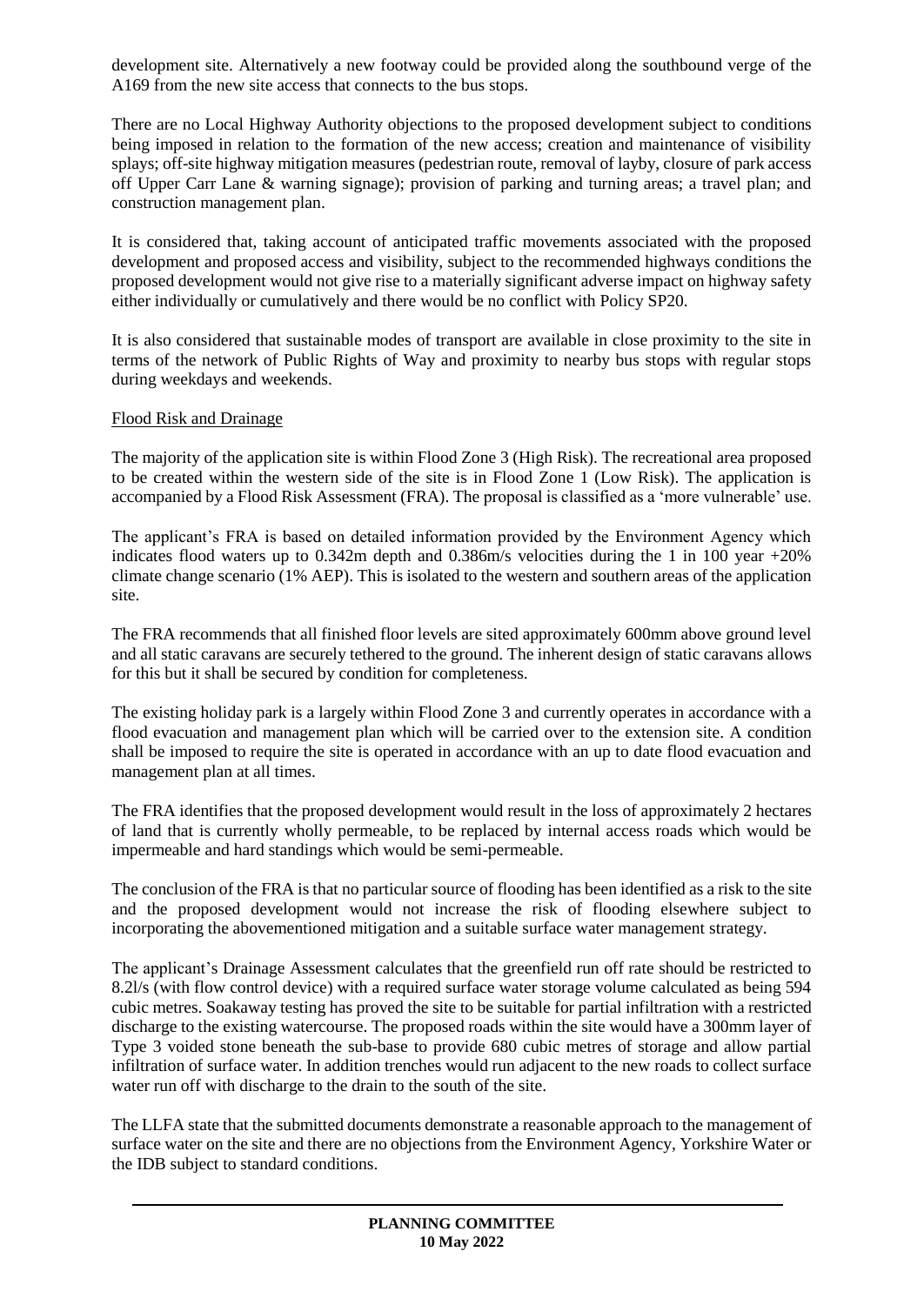With regard to foul drainage the closest public sewer is 1.35km north of the site and is therefore not a viable option. At present foul water is treated by an onsite plant which discharges treated effluent to the adjacent watercourse. The package treatment plant will be upgraded to facilitate the extension to the holiday park and the Environment Agency have recommended conditions in relation to foul drainage.

It is considered that the development can incorporate a suitable drainage scheme and would not increase flood risk at the site or elsewhere and that suitable mitigation can be incorporated subject to conditions and the proposal complies with Policy SP17.

The NPPF and Policy SP17 require the LPA to direct development to areas with lowest probability of flooding (a risk based sequential approach). The sequential test should demonstrate that there are no reasonably available sites in the area with a lower probability of flooding that would be appropriate for this type of development. National Planning Policy Guidance classifies the proposed development as a 'more vulnerable' use and, being located within Flood Zone 3, an 'exception test' is also required.

National Planning Practice Guidance (NPPG) encourages a pragmatic approach to sequentially testing of proposed expansions of existing sites stating that *"When applying the Sequential Test, a pragmatic approach on the availability of alternatives should be taken. For example, in considering planning applications for extensions to existing business premises it might be impractical to suggest that there are more suitable alternative locations for that development elsewhere".* 

It is noted that Policy SP8 supports the proposed development in this location and there are no national or local nature conservation, heritage or landscape designations associated with the site. There are few opportunities for holiday park development in the open countryside that are outside sensitive areas.

With regard to the sequential approach the NPPG acknowledges the impracticalities of locating additions to existing business sites/premises outside of areas at risk of flooding that may prevent the effective operation of that business. It is considered that extensions to existing static holiday caravan sites should be considered in this way as, while static holiday caravans could physically be located almost anywhere, they require the support of holiday park services, staffing and infrastructure to operate. The existing holiday park is well established and benefits from existing drainage systems; landscaping, internal access roads; reception building (with games room and laundrette); and a children's play area.

It is considered that the proposed additional units would not be suitable in a location away from the existing onsite facilities and infrastructure. Therefore, while it is always most ideal to locate development in the lowest possible flood risk, the development cannot occur anywhere else in this instance other than on land adjacent the existing holiday park. Therefore, there are no reasonably available sites for the proposed development in areas of lower flood risk and the proposal passes the sequential test.

The application is accompanied by a site-specific flood risk assessment (FRA) which informs the 'exception test'. Paragraph 164 of the NPPF states that *'To pass the exception test it should be demonstrated that:* 

*(a) the development would provide wider sustainability benefits to the community that outweigh the flood risk; and*

*(b) the development will be safe for its lifetime taking account of the vulnerability of its users, without increasing flood risk elsewhere, and, where possible, will reduce flood risk overall'.*

With regard to (a) and the sustainability benefits there are several economic benefits to the proposed development, including additional tourism spend in the District and retention and creation of employment at the holiday park and additional spend supporting businesses that supply the holiday park.

In addition there are benefits arising from the development in terms of road safety and sustainable travel. The new access would have improved visibility and remove holiday park traffic from Upper Carr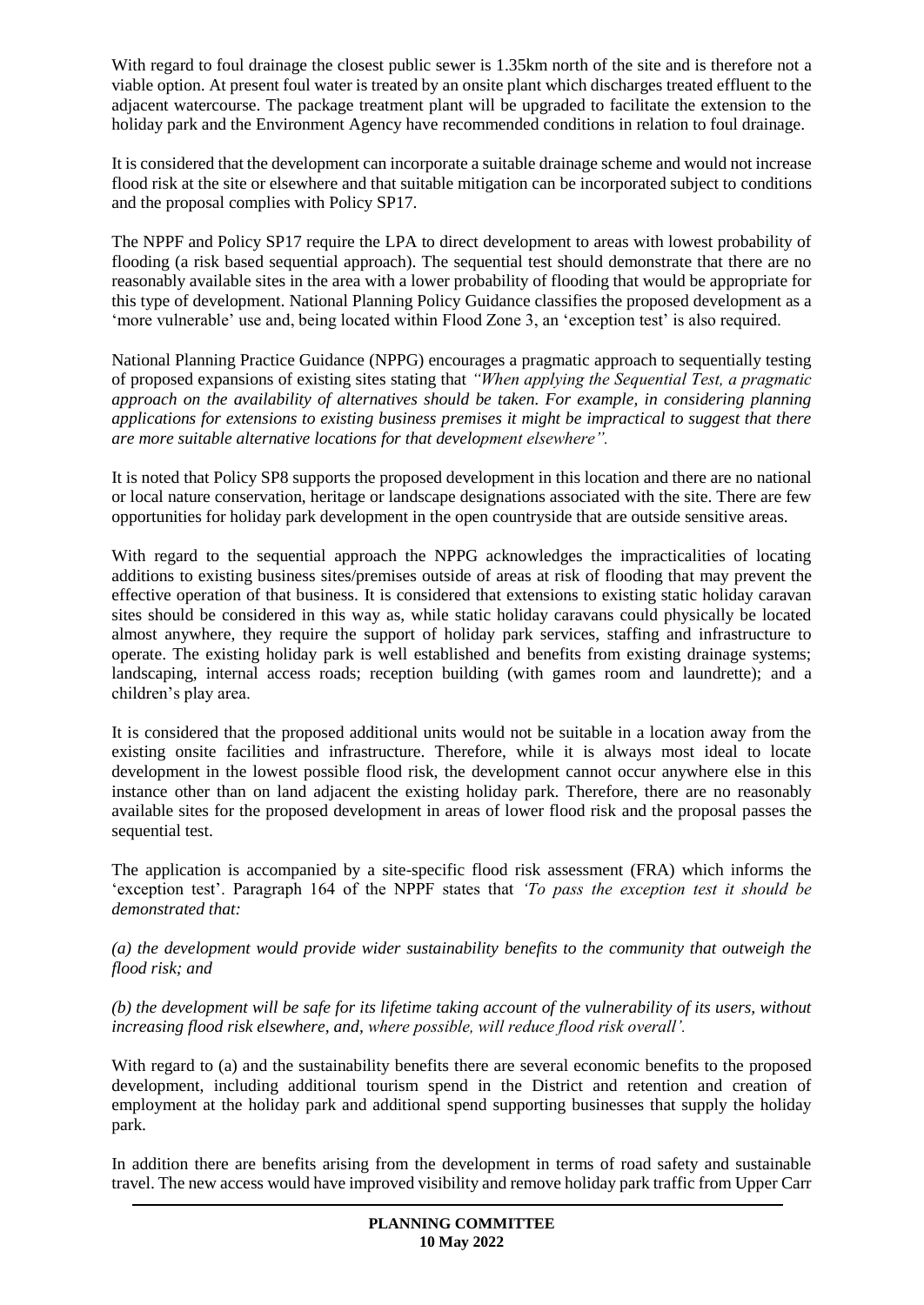Lane. It is also noted that the park would no longer be accessed by vehicles towing touring caravans. In addition the off-site highway improvements include the provision of warning signs; a pedestrian crossing point on the A169; and footway links connecting to the nearby bus stops.

There are also biodiversity benefits arising from the extensive native tree, hedge and shrub planting, formation of waterbodies and habitat creation.

It is considered that the identified benefits outweigh the flood risk.

With regard (b) the discussion earlier in this report has established that subject to incorporating the recommended mitigation; surface water drainage strategy; and the flood evacuation and management plan the development will be safe for its lifetime taking account of the vulnerability of its users, without increasing flood risk elsewhere.

It is considered that the proposed development incorporates a flood resistant and resilient design that is appropriate given its location within Flood Zone 3. It is considered that the proposed development would give rise to wider sustainability benefits and would not increase flood risk at the site or elsewhere and complies with Policy SP17 and satisfies both elements of paragraph 164 and 165 of the NPPF ('the exception test').

### Impact on local amenity

As required by Policy SP20 (Generic Development Management Issues) development should respect the character of the area without having a material adverse impact on the amenity of present or future occupants, the users or occupants of neighbouring land and buildings or the wider community.

The existing site is well established although there are residential receptors in relatively close proximity to the application site. There have been concerns raised by the occupants of Lilac Cottage which is situated to the west of the site across the A169 from the proposed access. The concern is in relation to potential disturbance and nuisance arising from noise of vehicles using the access and headlights particularly during the hours of darkness.

Lilac Cottage is a single storey dwelling which is separated from the application site and access by the A169. Road traffic using the A169 is the dominate noise source in the area. It is considered that noise from vehicles entering and leaving the site would be negligible. Lilac Cottage stands at an oblique angle in relation to the access and also benefits from an establish hedge along its eastern boundary. It is not anticipated that the number of vehicles leaving the site during the hours of darkness would have a material impact in terms of loss of amenity for occupants from car related light nuisance.

In terms of any potential noise disturbance from holidaymakers staying within the extended holiday park it is considered that the impact would be negligible particularly given the separation distance and intervening road, static units and planting. To address any potential for light pollution from static sources any additional external lighting associated with the site shall require approval from the LPA prior to installation.

It is considered that there would be no impact outside of the site in terms of pollution, disturbance, overlooking, loss of privacy or visual intrusion. It is considered that the proposed development would not conflict with the aims of Policy SP20 in relation to the protection of amenity.

### Ecological impact

The application is accompanied by a Preliminary Ecological Appraisal (PEA) which identifies habitats and species within or adjacent to the site. For the majority of the species identified the application site does not provide suitable habitat and no further surveys have been recommended.

However, there is a pond 10 metres north of the application site boundary and records indicate that populations of great crested newt are found within that pond. A further two ponds are located within 150 metres of the application site. In response the applicant has undertaken a presence/absence survey and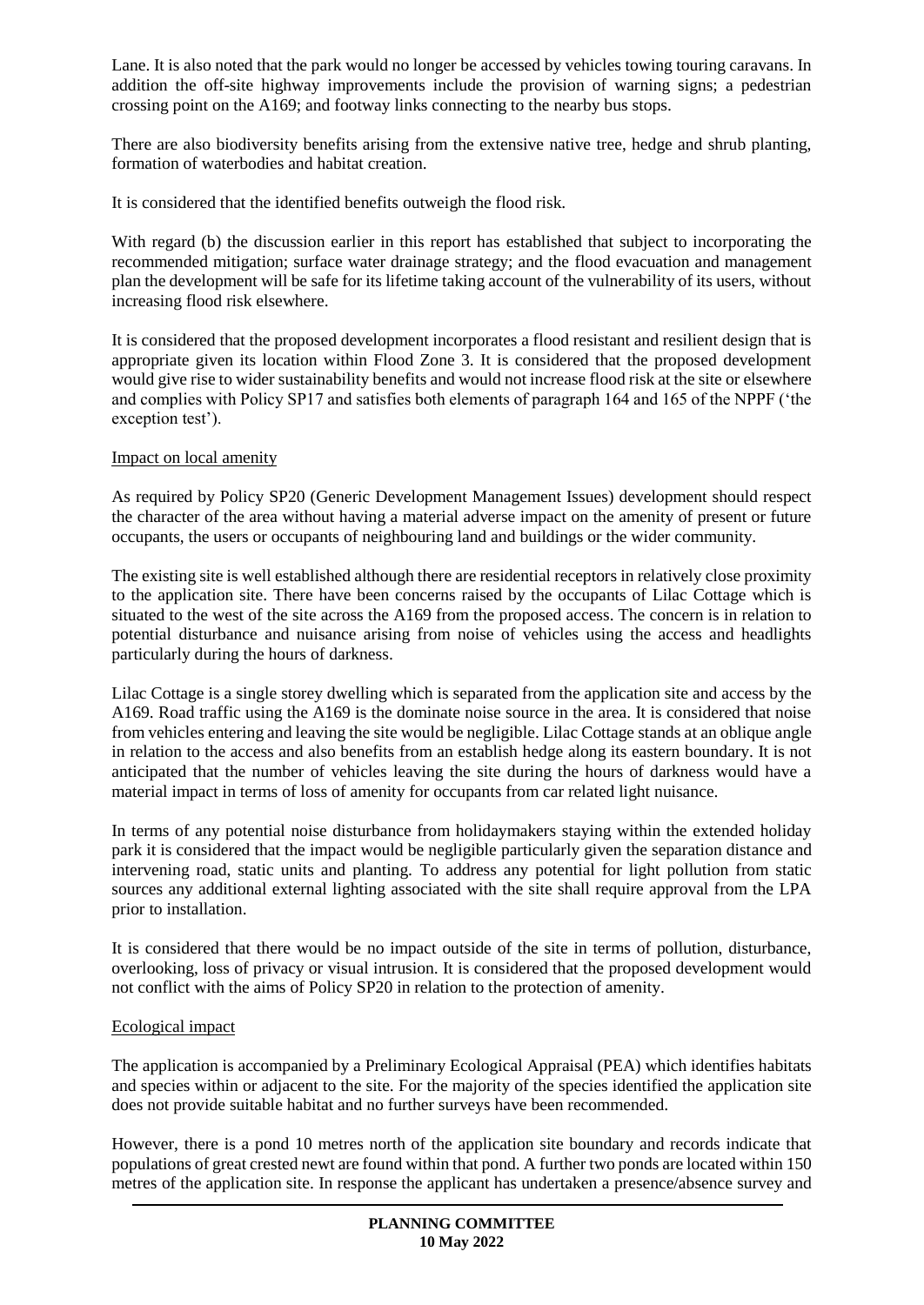population size class assessment and the result is that a Natural England Development Licence is required and a provisional method statement has been submitted. The development also includes compensation measures to be undertaken to create a minimum of 0.5 ha of optimum terrestrial and aquatic great crested newt habitat within the application site. These matters shall be secured by condition. In addition, in respect of birds, the PEA recommends restrictions on the timing of clearance works.

The County Ecologist is satisfied subject to conditions to secure the mitigation identified in the Preliminary Ecological Appraisal.

### Occupancy restrictions

Policy SP8 states that one way in which sustainable tourism can be achieved is by encouraging all year round tourism subject to occupancy conditions set out in Policy SP21. The existing Holiday Park already operates on the basis of offering year-round holiday accommodation and this would apply to the extension site the subject of this application.

Local Policy SP21(e) relates to time-limited occupation and states *"New un-serviced holiday accommodation (holiday cottages, caravan parks (static and touring), log cabins and holiday chalets) will be subject to the following conditions: • The accommodation is occupied for holiday purposes only; and not as a person's sole, or main place of residence; and • It shall be available for commercial holiday lets for a least 140 days a year and no let must exceed 31 days; and • The owners/operators shall maintain an up-to-date register of lettings/occupation and advertising will be maintained at all times and shall be made available for inspection to an officer of the Local Planning Authority on request".*

To comply with Policy SP21 it is considered appropriate to impose a condition restricting occupancy at the site to holiday purposes only to prevent the occupation of any holiday accommodation as a person's primary residence.

### **Conclusion**

The principle of the use of the land as an extension to an existing and established holiday park aligns with national and local planning policy relating to the sustainable development of tourism and the rural economy. The proposal represents an appropriate expansion of an established caravan park that would improve the viability of the business, retain and create employment at the site and attract visitors to the District. Taking account of the location of the development in terms of proximity to sensitive receptors, public highways and the effectiveness of screen planting it is considered that the additional static units can be accommodated without giving rise to unacceptable visual intrusion or an adverse impact on the character of the open countryside.

The proposed development would not have an unacceptable impact on landscape and visual amenity, residential amenity, biodiversity and highway safety. Furthermore the development would provide wider sustainability benefits (economic; tourism; highway safety & biodiversity) which outweigh the flood risk which, in any event, can be suitably mitigated and managed through a surface water management scheme secured by planning conditions. In light of the above assessment, it is considered that, on balance, the proposal is acceptable and that it complies with Policies SP1, SP8, SP13, SP16, SP17, SP19, SP20 and SP21 of the adopted Ryedale Plan - Local Plan Strategy and the National Planning Policy Framework. The recommendation to Members is one of conditional approval.

## **RECOMMENDATION: Approval**

1 The development hereby permitted shall be begun on or before .

Reason: To ensure compliance with Section 51 of the Planning and Compulsory Purchase Act 2004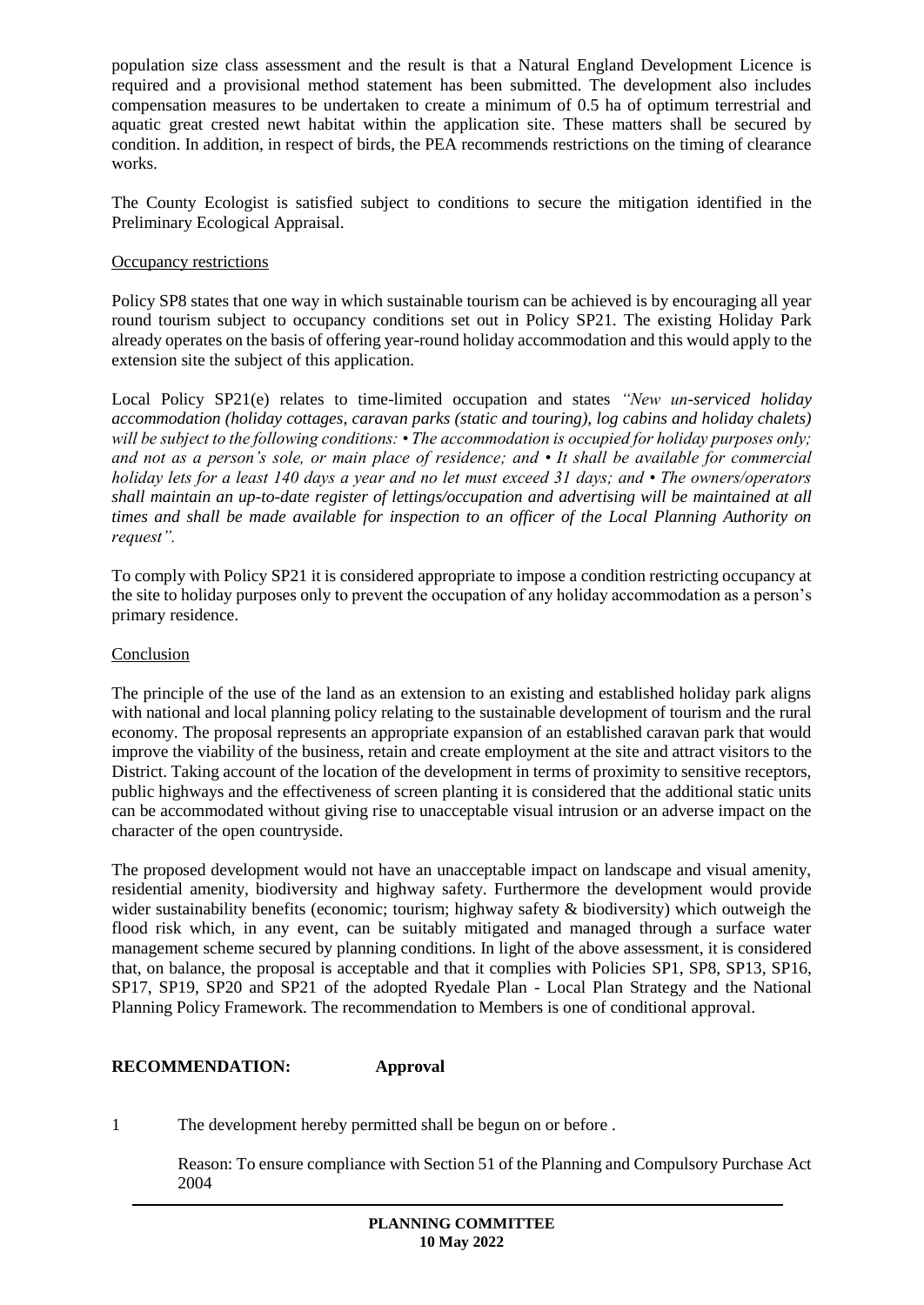2 The development hereby permitted shall be carried out in accordance with the following approved plans:

Site Location Plan ref. 2020.40.71/1, dated 04.10.2021 Planning application boundary ref. 2020.40.71/2, dated 04.10.2020 Site Plan as Proposed Scheme B ref. FM UC 1809 5 E, dated January 2022 Plans, Elevations and Section of Proposed Park Manager's Accommodation ref. FM UC 1809 6, dated September 2021 Plan, Elevations and Section of Proposed Caravan Sales Unit ref. FM UC 1809 7, dated September 2021

Reason: For the avoidance of doubt and in the interests of proper planning.

3 The development must not be brought into use until the access to the site at the A169 Malton Road has been set out and constructed in accordance with the 'Specification for Housing and Industrial Estate Roads and Private Street Works" published by the Local Highway Authority and the following requirements:

The access must be formed with radius kerbs, to give a minimum carriageway width of 5.5 metres, and that part of the access road extending 10 metres into the site must be constructed in accordance with Standard Detail E60 Rev and the following requirements.

• Any gates or barriers must be erected a minimum distance of 16 metres back from the carriageway of the existing highway and must not be able to swing over the existing or proposed highway.

• That part of the access extending 10 metres into the site from the carriageway of the existing highway must be at a gradient not exceeding 1 in 30.

• Provision to prevent surface water from the site/plot discharging onto the existing or proposed highway must be constructed in accordance with the approved details and maintained thereafter to prevent such discharges.

• The final surfacing of any private access within 10 metres of the public highway must not contain any loose material that is capable of being drawn on to the existing or proposed public highway.

All works must accord with the approved details.

Reason: To ensure a satisfactory means of access to the site from the public highway in the interests of highway safety and the convenience of all highway users in compliance with Policy SP20.

4 There must be no access or egress by any vehicles between the highway and the application site until splays are provided giving clear visibility of 160 metres measured along both channel lines of the A169 from a point measured 2.4 metres down the centre line of the new site access road. In measuring the splays, the eye height must be from 1.05 to 2 metres and the object height shall be from 0.6 metres to 2m. Once created, these visibility splays must be maintained clear of any obstruction and retained for their intended purpose at all times.

Reason: In the interests of highway safety in compliance with Policy SP20.

5 The following schemes of off-site highway mitigation measures must be completed as indicated below:

• Provision of pedestrian route from the development site to the existing bus stops on the A169 located to the south of the site. To be implemented prior to first occupation.

• Provision of a scheme to remove the existing layby, area of hard standing adjacent to the proposed site entrance and return it to highway verge. To be implemented prior to first occupation.

> **PLANNING COMMITTEE 10 May 2022**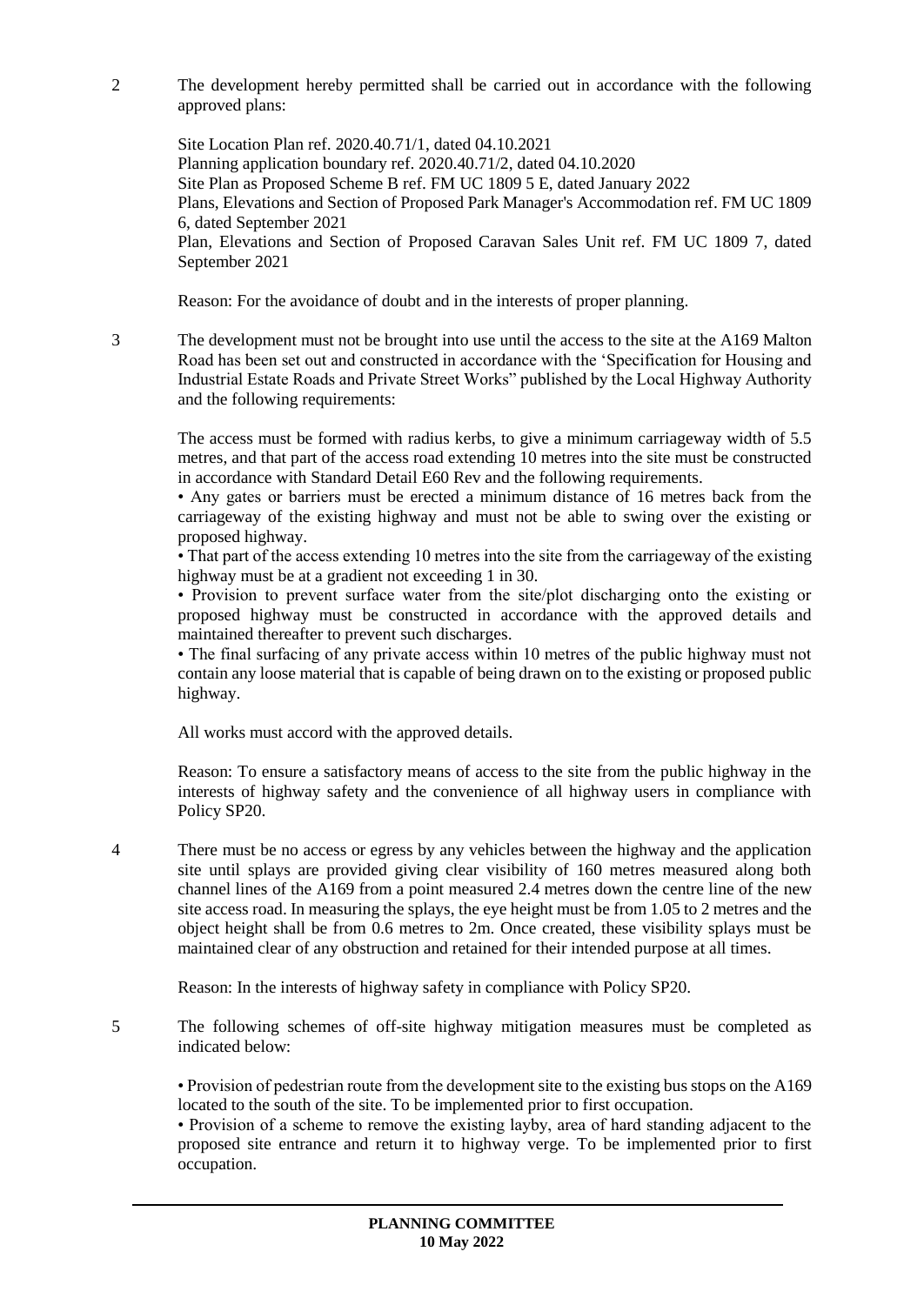• Provision of a scheme to close off the existing vehicular access on Upper Carr Lane and reinstate the highway verge and provide pedestrian access and vehicular access for emergency only. To be implemented prior to first occupation.

• Provision of warning signs, dropped kerbs and a pedestrian crossing point on the A169 with footway links that connect to the development.

For each scheme of off-site highway mitigation, except for investigative works, no excavation or other groundworks or the depositing of material on site in connection with the construction of any scheme of off-site highway mitigation or any structure or apparatus which will lie beneath that scheme must take place, until full detailed engineering drawings of all aspects of that scheme including any structures which affect or form part of the scheme have been submitted to and approved in writing by the Local Planning Authority.

An independent Stage 2 Road Safety Audit carried out in accordance with GG119 - Road Safety Audits or any superseding regulations must be included in the submission and the design proposals must be amended in accordance with the recommendations of the submitted Safety Audit prior to the commencement of works on site.

A programme for the delivery of that scheme and its interaction with delivery of the other identified schemes must be submitted to and approved in writing by the Local Planning Authority prior to construction works commencing on site.

Each item of the off-site highway works must be completed in accordance with the approved engineering details and programme.

Reason: To ensure that the design is appropriate in the interests of the safety and convenience of highway users in compliance with Policy SP20.

6 No part of the development must be brought into use until the access, parking, manoeuvring and turning areas for all users have been constructed in accordance with the details approved in writing by the Local Planning Authority. Once created these areas must be maintained clear of any obstruction and retained for their intended purpose at all times.

Reason: To provide for appropriate on-site vehicle facilities in the interests of highway safety and the general amenity of the development in compliance with Policy SP20.

7 Prior to the first occupation of the development, a Travel Plan must be submitted to and approved in writing by the Local Planning Authority. The Travel Plan will include: -

• Agreed targets to promote sustainable travel and reduce vehicle trips and emissions within specified timescales and a programme for delivery;

- A programme for the delivery of any proposed physical works;
- Effective measures for the on-going monitoring and review of the travel plan;

• A commitment to delivering the Travel Plan objectives for a period of at least five years from first occupation of the development, and;

• Effective mechanisms to achieve the objectives of the Travel Plan by both present and future occupiers of the development.

The development must be carried out and operated in accordance with the approved Travel Plan.

Those parts of the Approved Travel Plan that are identified therein as being capable of implementation after occupation must be implemented in accordance with the timetable contained therein and must continue to be implemented as long as any part of the development is occupied.

Reason: To establish measures to encourage more sustainable non-car modes of transport in compliance with Policy SP20.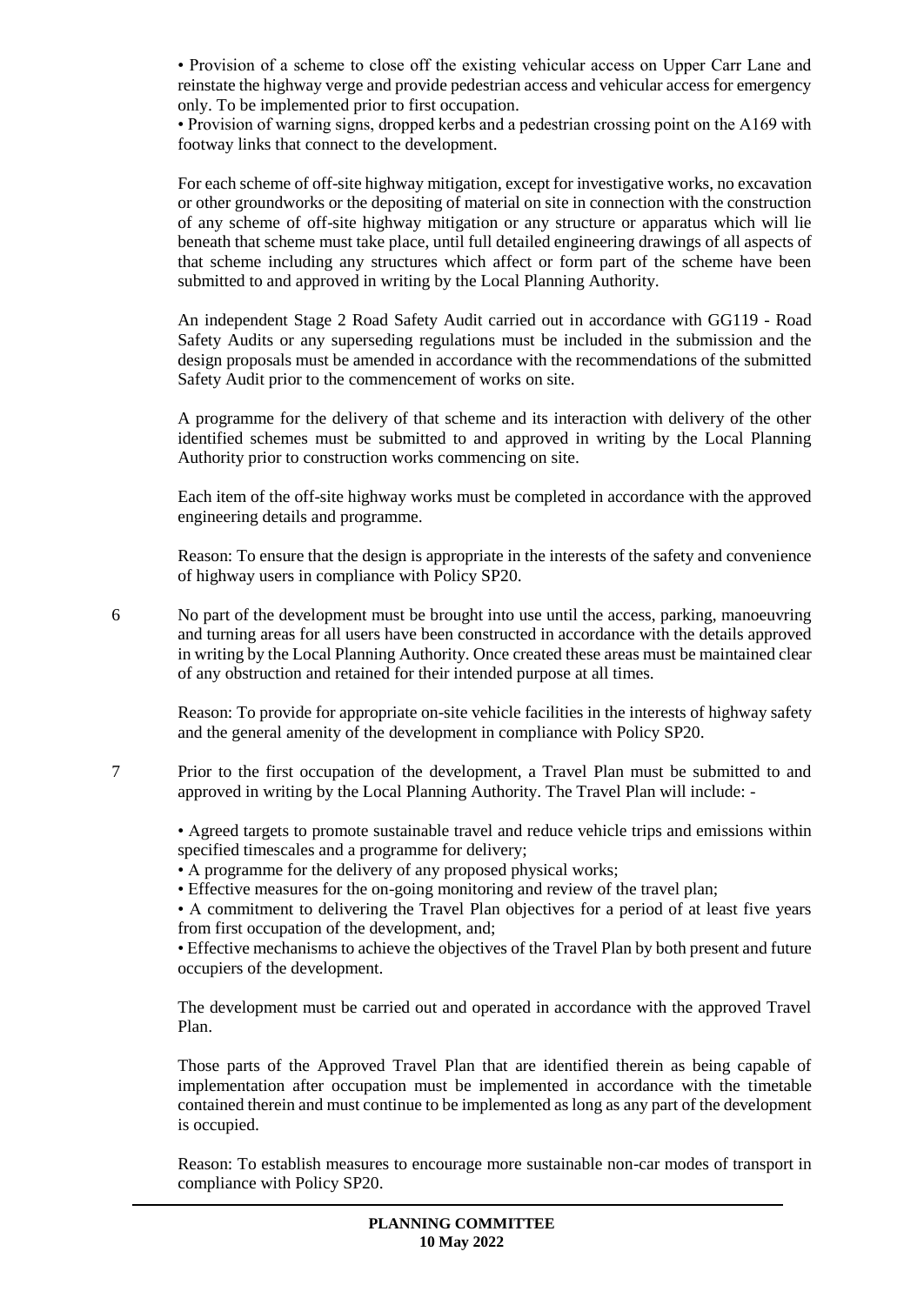8 The development must be carried out and operated in accordance with the approved Travel Plan. Those parts of the approved Travel Plan that are identified therein as being capable of implementation after occupation must be implemented in accordance with the timetable contained therein and must continue to be implemented as long as any part of the development is occupied.

Reason: To establish measures to encourage more sustainable non-car modes of transport in compliance with Policy SP20.

9 No development shall commence until a Construction Management Plan has been submitted to and approved in writing by the Local Planning Authority. Construction of the permitted development must be undertaken in accordance with the approved Construction Management Plan.

The Plan must include, but not be limited, to arrangements for the following in respect of each phase of the works:

1. Restriction on the use of Upper Carr Lane access for construction purposes;

2. Wheel and chassis underside washing facilities on site to ensure that mud and debris is not spread onto the adjacent public highway;

3. The parking of contractors' site operatives and visitor's vehicles;

4. Areas for storage of plant and materials used in constructing the development clear of the highway;

5. Measures to manage the delivery of materials and plant to the site including routing and timing of deliveries and loading and unloading areas;

6. Protection of carriageway and footway users at all times during demolition and construction;

7. Protection of contractors working adjacent to the highway;

8. Details of site working hours;

9. A detailed method statement and programme for the building works; and

10. Contact details for the responsible person (site manager/office) who can be contacted in the event of any issue.

Reason: In the interest of public safety and amenity in compliance with Policy SP20.

10 The development hereby approved should not commence until a scheme of foul drainage is submitted to and approved by the Local Planning Authority. The scheme should include details such as:

1. An assessment of the feasibility of connecting to the public sewer, prepared in consultation with the relevant statutory undertaker;

2. The design of all on and off-site foul sewage infrastructure including the route and diameter of all new pipe work to be installed;

3. A timetable for the provision of the approved infrastructure, including a requirement for all necessary foul drainage infrastructure to be installed and commissioned prior to the occupation of any of the approved units.

The development shall be carried out in accordance with the approved details and timetable for completion.

Reason: To ensure that the development is served by satisfactory arrangement for the disposal of foul sewage and to comply with the requirements of Policy SP17.

11 There shall be no permanent or temporary structures, building or planting within 6 metres of existing watercourses to allow for maintenance access.

Reason: In the interest of satisfactory drainage in compliance with Policy SP17.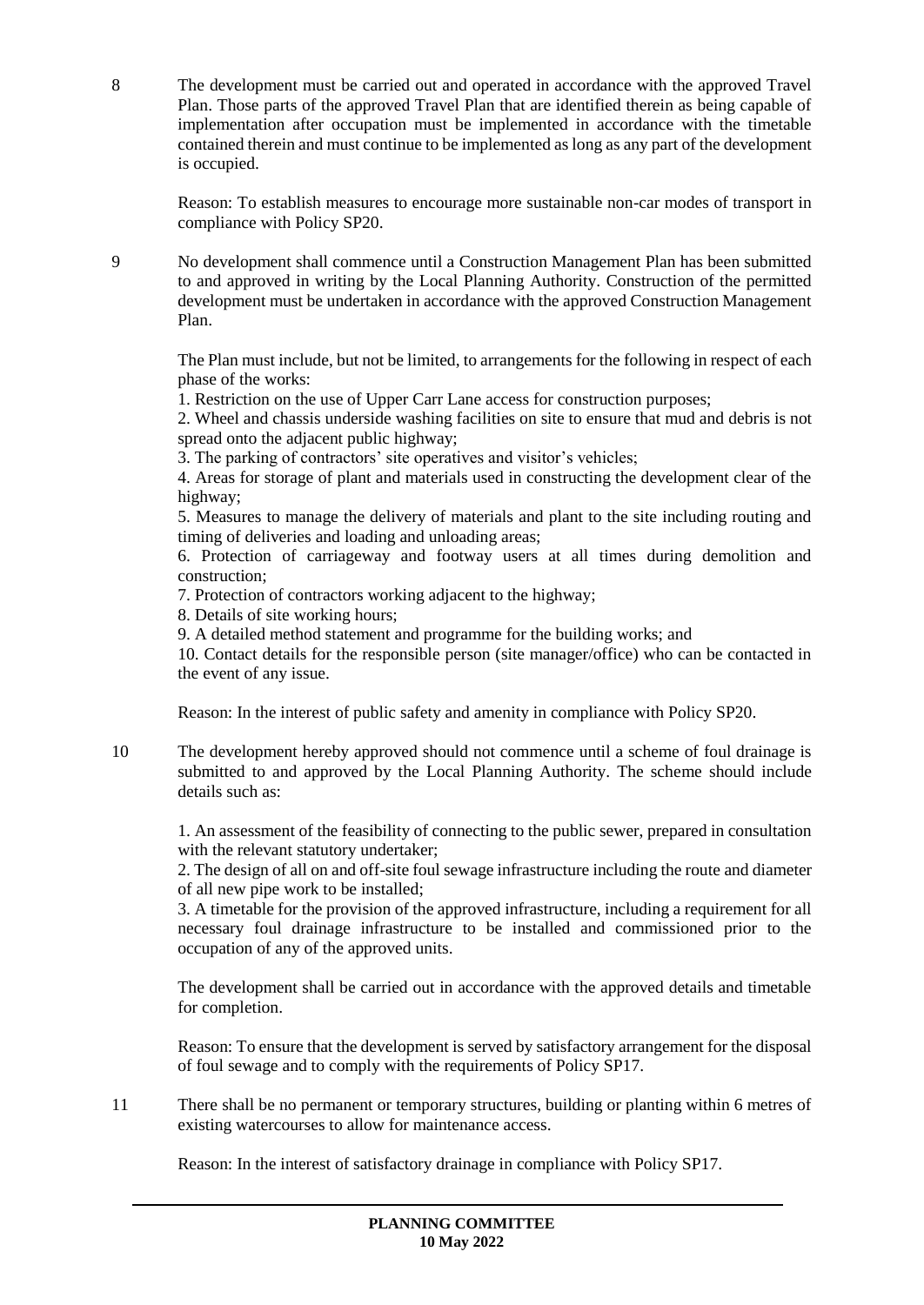12 The site shall be developed with separate systems of drainage for foul and surface water on and off site. The separate systems should extend to the points of discharge to be agreed.

Reason: In the interest of satisfactory and sustainable drainage in compliance with Policy SP17.

13 No piped discharge of surface water from the application site shall take place until works to provide a satisfactory outfall, other than the existing local public sewerage, for surface water have been completed in accordance with details submitted to and approved by the Local Planning Authority.

Reason: To ensure that the site is properly drained and in order to prevent overloading, surface water is not discharged to the public sewer network in compliance with Policy SP17.

14 Development shall not commence until a scheme detailing surface water drainage has been submitted to and approved in writing by the Local Planning Authority. The scheme to be submitted shall demonstrate that the surface water drainage system(s) are designed in accordance with the standards detailed in North Yorkshire County Council SuDS Design Guidance (or any subsequent update or replacement for that document). The scheme shall then be implemented as approved prior to the occupation of any of the approved units.

Reason: To ensure the provision of adequate and sustainable means of drainage in the interests of amenity and flood risk in compliance with Policy SP17.

15 Development shall not commence until a scheme restricting the rate of development flow runoff from the site has been submitted to and approved in writing by the Local Planning Authority. The flowrate from the site shall be restricted to a maximum flowrate of 8.2 litres per second for up to the 1 in 100 year event. A 30% allowance shall be included for climate change effects and a further 10% for urban creep for the lifetime of the development. Storage shall be provided to accommodate the minimum 1 in 100 year plus climate change critical storm event. The scheme shall include a detailed maintenance and management regime for the storage facility. No part of the development shall be brought into use until the development flow restriction works comprising the approved scheme has been completed. The approved maintenance and management scheme shall be implemented throughout the lifetime of the development.

Reason: To mitigate additional flood impact from the development proposals and ensure that flood risk is not increased elsewhere in compliance with Policy SP17.

16 No development shall take place until a suitable maintenance of the proposed SuDS drainage scheme arrangement has been demonstrated to the Local Planning Authority. Details with regard to the maintenance and management of the approved scheme to include; drawings showing any surface water assets to be vested with the statutory undertaker/highway authority and subsequently maintained at their expense, and/or any other arrangements to secure the operation of the approved drainage scheme/sustainable urban drainage systems throughout the lifetime of the development.

Reason: To prevent the increased risk of flooding and to ensure the future maintenance of the sustainable drainage system in compliance with Policy SP17.

17 No development shall take place until an appropriate Exceedance Flow Plan for the site has been submitted to and approved in writing by the Local Planning Authority. Site design must be such that when SuDS features fail or are exceeded, exceedance flows do not cause flooding of properties on or off site. This is achieved by designing suitable ground exceedance or flood pathways. Runoff must be completely contained within the drainage system (including areas designed to hold or convey water) for all events up to a 1 in 30 year event. The design of the site must ensure that flows resulting from rainfall in excess of a 1 in 100 year rainfall event are managed in exceedance routes that avoid risk to people and property both on and off site.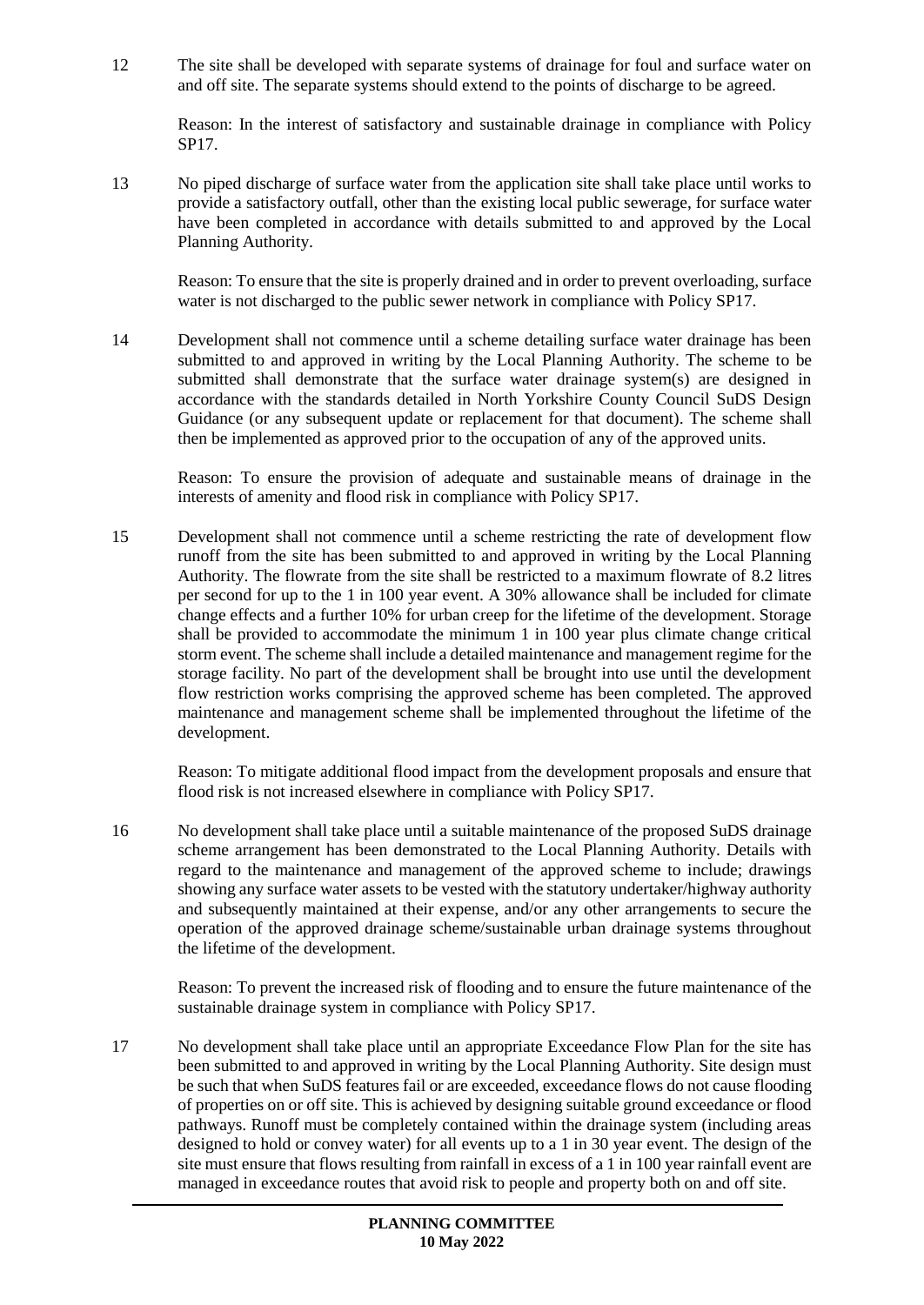Reason: To prevent flooding to properties during extreme flood events and to mitigate against the risk of flooding on and off the site in compliance with Policy SP17.

18 Notwithstanding the submitted details, the static units shall be single storey only with their heights and elevational treatment including external materials and colour finish for walls and roof submitted to and approved in writing by the Local Planning Authority prior to their installation on site. The external walls of the units shall have a matt, non-reflective colour finish.

Reason: In the interests of visual amenity, and to satisfy the requirements of Policies SP16 and SP20.

19 Unless otherwise agreed in writing with the Local Planning Authority, the materials and colour finishes to be used on the exterior of the manager's accommodation and caravan sales unit shall be in accordance with the details contained within the approved drawings.

Reason: To ensure a satisfactory external appearance and to satisfy the requirements of Policy SP20.

20 The development hereby permitted shall be carried out in accordance with the Mitigation, Method Statement and Compensation detailed in Sections 7, 8 & 9 in the Great Crested Newt Survey Report March – May 2020, produced by Wold Ecology Ltd.

Reason: In the interests of protected species at the site and to satisfy the requirements of Policy SP14.

21 Notwithstanding the submitted details, prior to the installation of any bases for the static units plans showing full details of a minimum of 0.5ha of optimum terrestrial and aquatic great crested newt habitat within the application site shall be submitted to and approved in writing by the Local Planning Authority. The habitat shall thereafter be established and managed in accordance with the details approved.

Reason: To secure the long-term protection of the species and habitats and to satisfy Policy SP14.

22 The development hereby approved shall be implemented in accordance with the ecological mitigation contained in the following sections of the Preliminary Ecological Appraisal (PEA) dated August 2020: 8.2.5.1 to 8.2.5.3 (bats, including provision of at least 4 bat boxes on boundary trees); 8.4.5.1 to 8.4.5.5 (birds, including provision of 8 nesting boxes); 8.8.3.7 (buffer zones adjoining drains); 9.2.3.2 (root protection zone for hedgerows); 9.2.3.6 & 9.2.3.7 (planting-up gaps in the northern and southern boundary hedges); 9.3.2 (Method Statement to protect watercourses from pollution and siltation); 9.4.1 (root protection zone for trees).

Reason: To secure the long-term protection of the species and habitats and to satisfy Policy SP14.

23 Notwithstanding the submitted details, prior to the installation of any bases for the static units plans showing full details of all landscaping and planting for the application site shall be submitted to and approved in writing by the Local Planning Authority. The details shall include the numbers, species, heights on planting and positions of all trees and shrubs including existing items to be retained and shall include details of all seeding and turfing and detail of any bunds/raised landforms to be created. A programme for the timing of all planting, seeding and/or turfing and earthworks and a maintenance schedule shall be agreed by the Local Planning Authority. The landscape planting shall thereafter be laid out, carried out and maintained in accordance with the details approved. Any trees/shrubs which, within a period of five years from being planted, die, are removed or become seriously damaged or diseased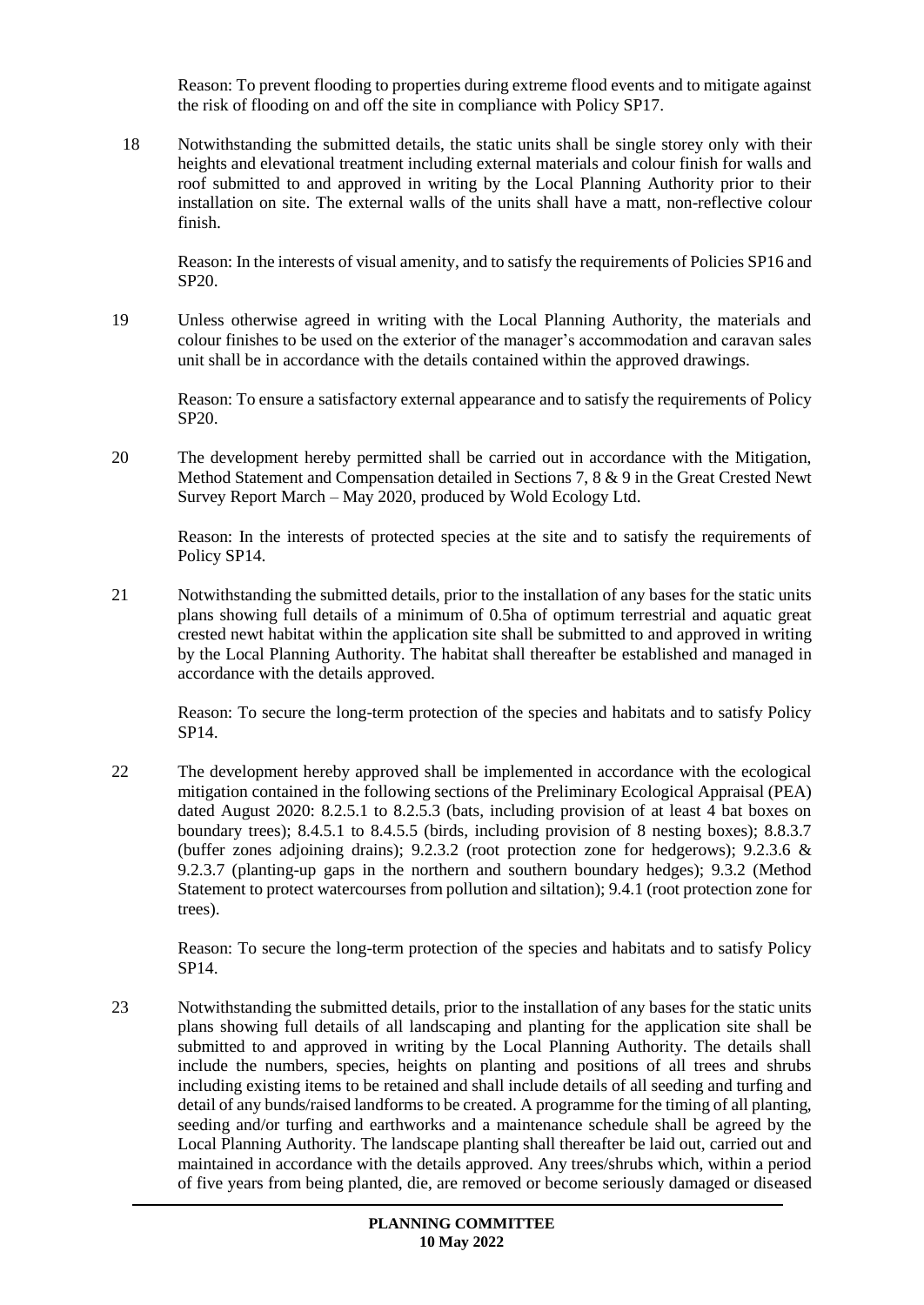shall be replaced in the next planting season with others of similar sizes and species, unless the Local Planning Authority gives written consent to any variation.

Reason: To enhance the appearance of the development and the setting of the development in accordance with Policies SP8, SP16 & SP20.

24 Prior to any hardstanding being laid within the application site full details of all of the ground surfacing materials to be used for roadways, bases, parking areas and paths within the application site shall be submitted to and approved in writing by the Local Planning Authority. No additional hard surfacing shall be laid within the site without the prior written approval of the Local Planning Authority.

Reason: To ensure a satisfactory appearance and to satisfy Policies SP16 and SP20.

25 Full details of all external lighting at the site shall be submitted to and approved in writing by the Local Planning Authority prior to installation. The details shall include the position, height, angle of lighting, illuminance level and hours of operation. All lighting shall be installed and maintained in accordance with the approved details.

Reason: In the interests of the reduction of light pollution in accordance with Policy SP20.

26 The development hereby approved shall be implemented in accordance with the Flood Risk Assessment (ref: Drainage Assessment Report produced by Mason Clark Associates, dated 15.01.2020, No. 17609-LRP-001-R0).

Reason: To manage and prevent the risk of flooding to and as a result of the development in compliance with Policy SP17.

27 Finish floor levels of the static units and manager's accommodation hereby approved shall be set no lower than 600mm above existing ground levels and tethered to the ground.

Reason: To reduce the impact of flooding on the proposed development and future occupants, and to satisfy the requirements of the NPPF.

28 There shall be no raising of ground levels in the parts of the site in Flood Zone 3.

Reason: To ensure that there is no loss of storage from the flood plain, and that flood flows are not diverted onto others in compliance with Policy SP17.

29 The site shall be operated in accordance with the Flood Evacuation Management Plan at all times which shall be kept up-to-date in accordance with Environment Agency guidance.

Reason: To reduce any potential risk of flooding to the site and to satisfy the NPPF.

30 The permission hereby granted shall only authorise the use of the application site for the stationing of 127 static holiday units, in the positions shown on the Site Plan as Proposed Scheme B ref. FM UC 1809 5 E, dated January 2022. The permission hereby granted shall not authorise the use of the land for touring caravans; motor homes or camping.

Reason: Additional units would result in a cramped and unsatisfactory site layout and the control is in the interest of landscape and visual amenity in compliance with Policies SP13, SP16 and SP20.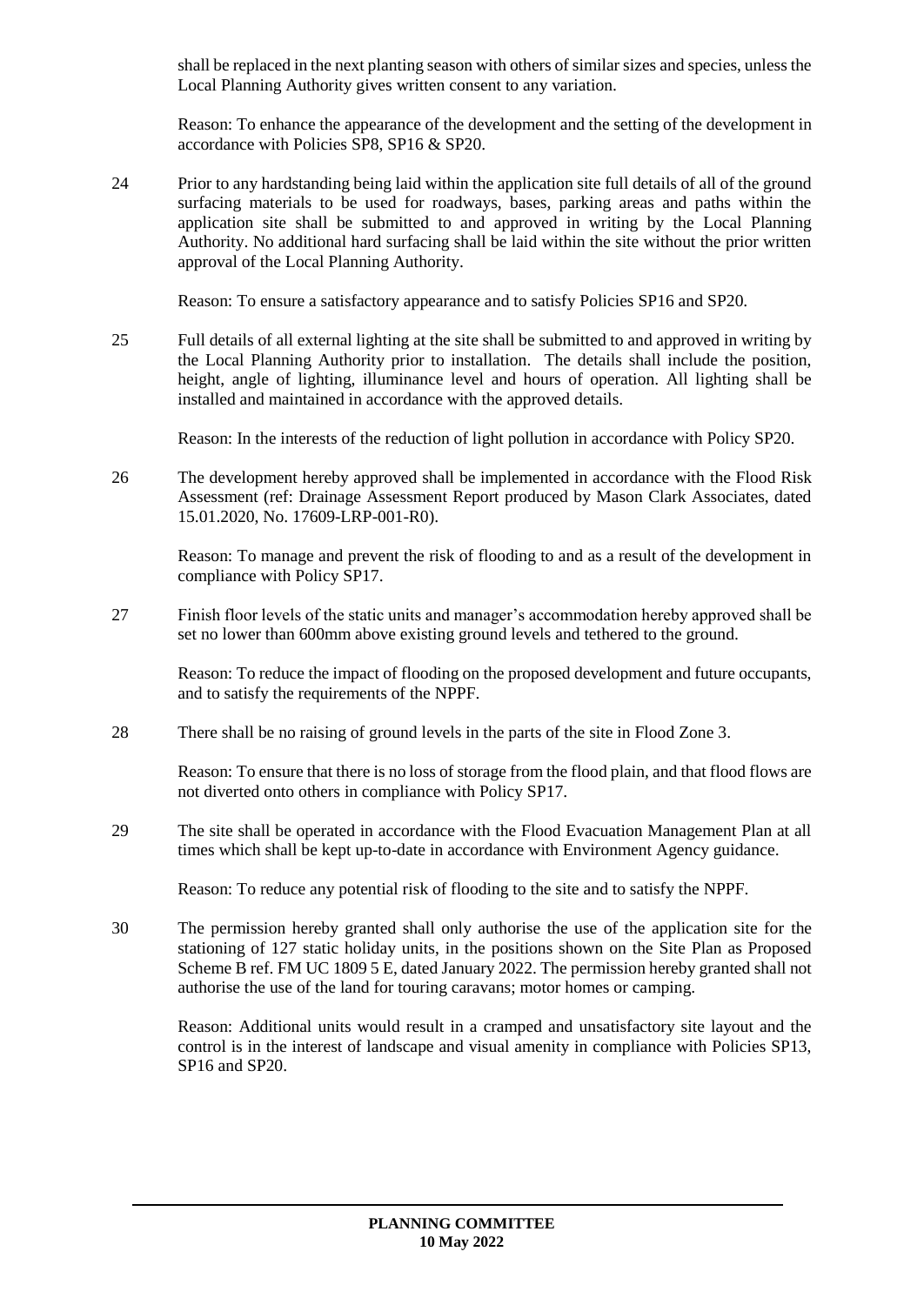31 Notwithstanding the submitted details the maximum number of static caravans on the total site enclosed by the red and blue lines shown on the Site Plan as Proposed Scheme B ref. FM UC 1809 5 E, dated January 2022 shall not exceed 202 units. There shall be no use of the land for touring caravans; motor homes or camping.

Reason: In the interests of visual amenity, highway safety, neighbouring amenity, and to satisfy the requirements of Policies SP16 and SP20.

- 32 The development hereby permitted shall ensure that:
	- The tourist accommodation is occupied for holiday purposes only; and not as a person's sole, or main place of residence; and
	- It shall be available for commercial holiday lets for a least 140 days a year and no let must exceed 31 days;
	- The owners/operators shall maintain an up to -date register of lettings/occupation and advertising will be maintained at all times and shall be made available for inspection to an officer of the Local Planning Authority on request

Reason: To ensure that the static caravans are not occupied on a permanent residential basis, which would be contrary to the requirements of Policies SP1 and SP8 of the adopted Ryedale Plan-Local Plan Strategy. This condition is imposed in accordance with the requirements of Policies SP8 and SP21.

33 The occupation of the manager's dwelling shall be limited to a person solely or mainly employed, or last employed in the Upper Carr Holiday Park business, or a widow or widower of such a person, or any resident dependant(s). The dwelling shall at no time be sold off separately from the business.

Reason: To ensure that the proposed dwelling is occupied by persons connected with business as the site is located in open countryside where residential development would not normally be permitted and to comply with Policies SP1, SP2 & SP21.

# **INFORMATIVES:**

## Ecology

- The applicant should be mindful of the advice regarding the Ash tree referred to in sections 8.2.3 & 8.2.4 of the Preliminary Ecological Appraisal (PEA) dated August 2020, in case this tree needs to be removed in future.
- The applicant should be mindful of the advice concerning Hedgehogs contained in section 8.7.4 of the Preliminary Ecological Appraisal (PEA) dated August 2020. The installation of hedgehog boxes is left to the applicant's discretion.
- The applicant should be mindful of the advice concerning timing of hedgerow removal contained in section 9.2.3.1 of the Preliminary Ecological Appraisal (PEA) dated August 2020.

## Site Licence

• The applicant should contact the Council's Housing Services department to obtain a new caravan site licence.